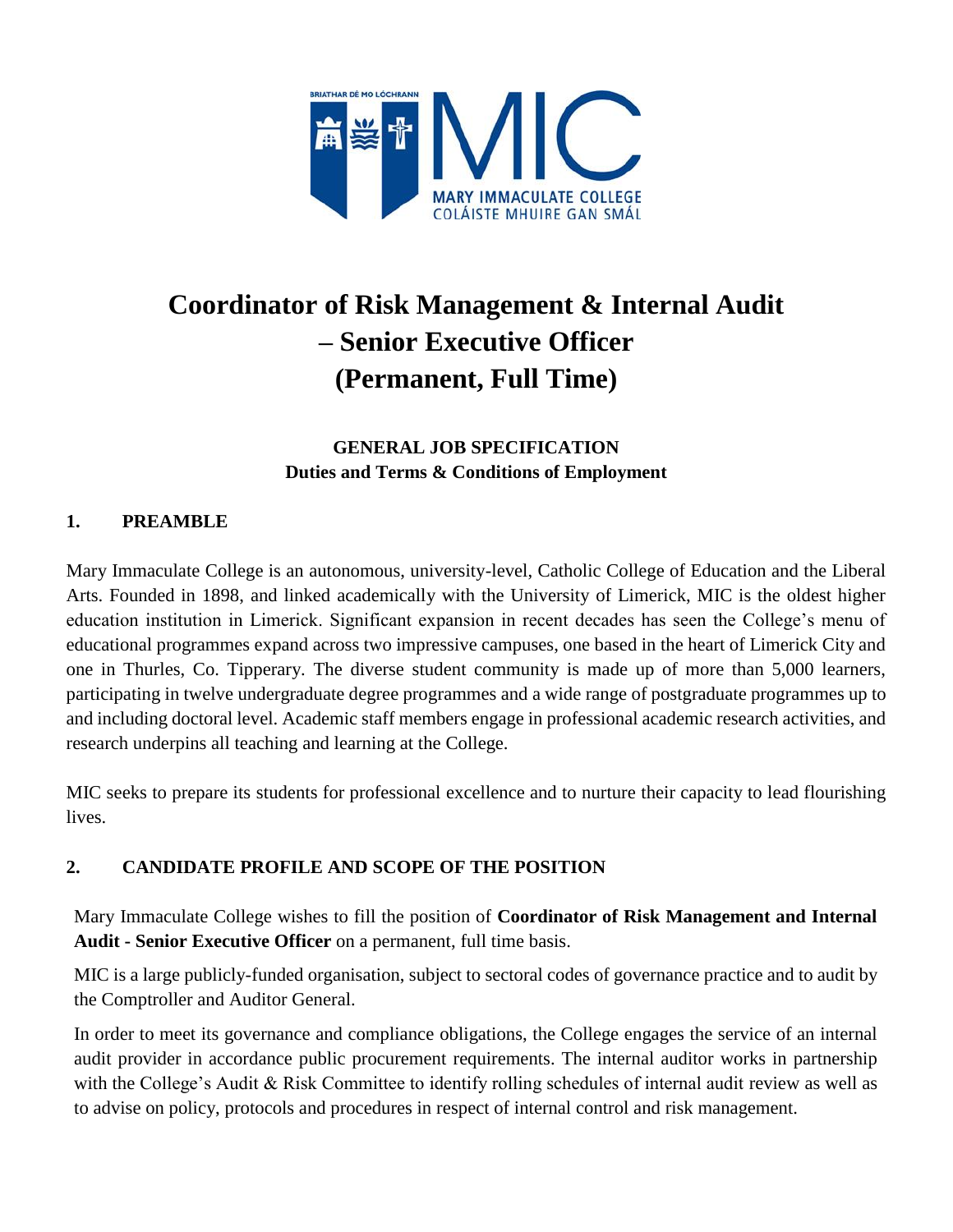At present, responsibility for executive oversight of the internal audit and risk management functions of the College rests with the Office of the Vice President Governance & Strategy in close coordination with the Finance Office, specifically in collaboration with the Vice President Administration & Finance and the Director of Finance. Beyond this, local responsibility for risk management and internal control is distributed amongst a wide field of heads of department / heads of function who also represent the College's response to internal audit reports and recommendations where these are targeted at areas under their respective management portfolios. The Audit & Risk Committee has identified the need for a 'human driver' to give effect to internal audit and risk management processes by coordinating between the internal auditor, the Audit & Risk Committee and the various functions of the College subject to continuous audit and risk management activity. Key responsibilities will be to act as the primary point of contact with the College's internal auditor in order to facilitate practical implementation of the internal audit process on a day-to-day basis and to maintain the efficacy of the College's risk management process on a practical level.

The post required, **Coordinator of Risk Management and Internal Audit**, will be at middle-management level within the MIC Professional Services staff (Senior Executive Officer). Significant levels of responsibility and authority attach to the post and key professional competencies are deemed essential. In the first instance, the candidate appointed will have a Level 8 qualification in Accountancy and will be a member of a recognised professional body (such as Chartered Accountants Ireland). The successful applicant will also have specialist experience as an auditor, preferably with a background in work performed within or on behalf of a large public sector organisation. These attributes will ensure that the **Coordinator of Risk Management and Internal Audit** has the professional ethic, capacity and capability to act independently within MIC, subject to the requirements of its mission and strategy, in adherence with relevant statutory provision and codes of practice aimed at good governance and compliance. The person appointed will be located within the Office of the Vice President Governance & Strategy, and will report to the Vice President Governance & Strategy on a day-to-day basis but will be accountable, principally, to the Audit & Risk Committee and, by extension, to the Governing Body and the Trustees of the College.

#### **In order to be considered for this position candidates must have -**

#### **1. Suitable Qualifications & Experience:**

1.1 A third level qualification at level 8 or higher on the National Framework of Qualifications in Finance, Accounting, Business Studies or similar; A recognised professional accountancy qualification and hold membership of a recognised accountancy body;

1.2 A minimum of 5 years post qualification experience, with a minimum of 2 years' continuous experience in an auditing role (ideally within or on behalf of a medium or large, publicly-funded organisation), with the ability to demonstrate thorough knowledge of the contemporary internal audit 'universe,' as well as internal audit practice and methodologies (inclusive of all lines of defence);

#### **2. Relevant Professional Competencies:**

2.1 The ability to provide detailed evidence of professional expertise and practical experience in (a) the full internal control cycle and (b) construction of risk management frameworks informed by internationally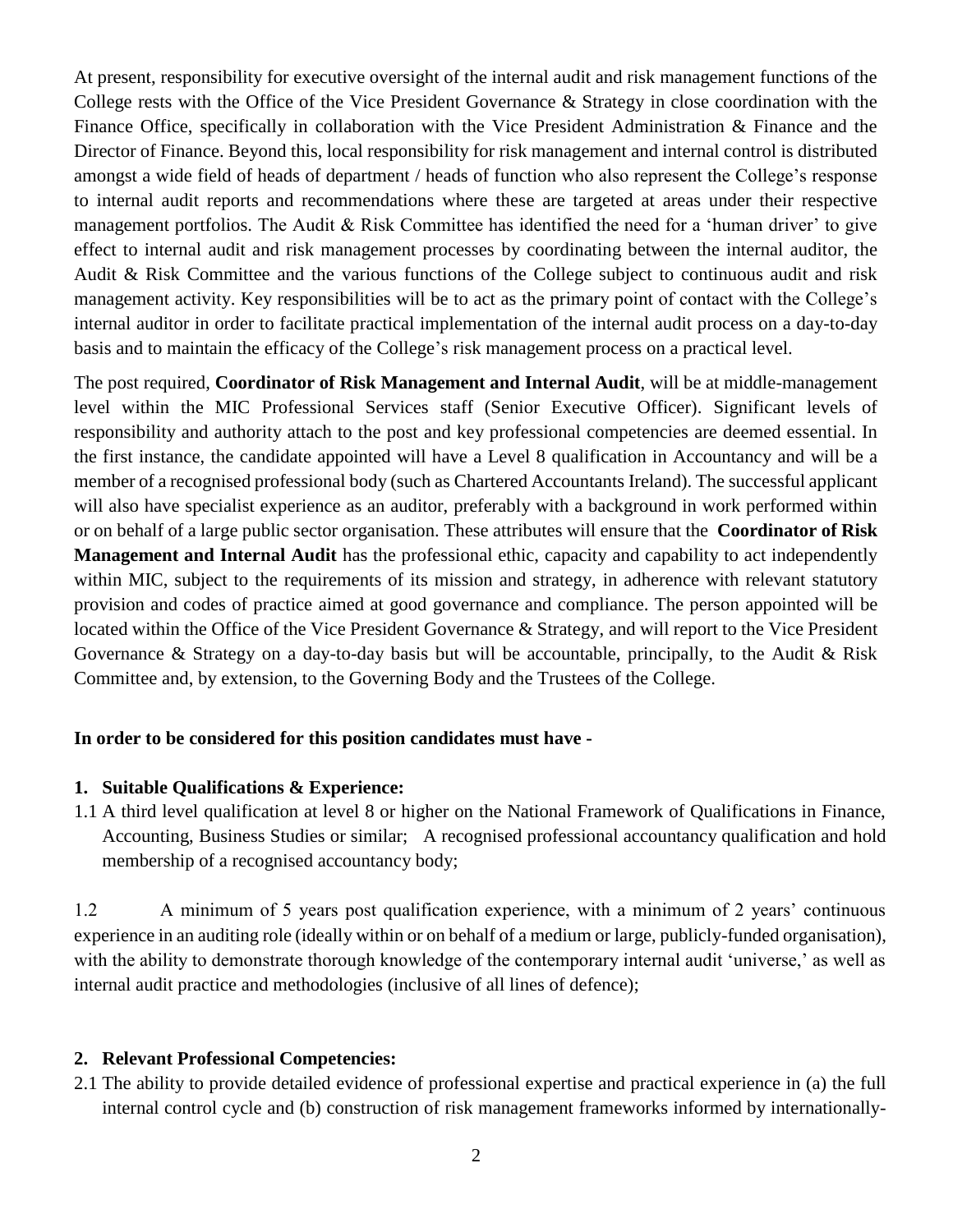recognised models of best practice (e.g. Committee of Sponsoring Organisations) together with coordination and/or interrogation of real-time risk management processes;

- 2.2 Thorough familiarity with the process of carrying out a properly constituted review of the effectiveness of the system of internal control and of preparing Annual Statements of Governance;
- 2.3 Knowledge and application of relevant professional codes of practice for proper governance;
- 2.4 Evidence of experience in the provision of training and professional up-skilling aimed at continuity and sustainability of distributed processes of internal audit and risk management;
- 2.5 Excellent analytical skills and attention to detail with the ability to gather and examine information from a variety of sources (strategic and operational) to inform the gamut of risk management and internal audit processes and experience of report generation abilities (based on both qualitative and quantitative analysis) in sufficiently accessible formats that serve to inform stakeholder understanding and decision-making.

## **3. Appropriate Core Management Skills:**

- 3.1 Experience of working comfortably and collaboratively with a range of internal and external stakeholders as well as, with high-level committees and boards concerned with governance and compliance, and of maintaining strict levels of professional independence in accordance with professional standards of audit practice;
- 3.2 Excellent people management skills with the ability to provide guidance and direction to others;
- 3.3 Excellent IT and data management skills with experience of using fit-for-purpose databases aimed at supporting management reporting, oversight and decision making;
- 3.4 An aptitude for process management and implementation through implementation of standard operating procedures and best practice standards;
- 3.5 Excellent administrative and organisational skills with the ability to prioritise and complete tasks, delivering results under pressure and within deadlines;
- 3.6 Experience in the preparation and monitoring of cyclical operational budgets, together with evidence of the abilty to implement and deliver planned outputs within the scope of resources allocated.

#### **4. Commitment to Personal Professional Development**

4.1 Evidence of proactive self up-skilling and knowledge acquisition in the professional environment of internal audit and risk management.

*Cuirfear fáilte roimh iarratais ó dhaoine go bhfuil dearcadh dearfach acu i leith na Gaeilge. Applications are welcome from people who have a positive outlook to Irish.*

*Please note that current government policy may have implications for the re-employment of applicants who are currently in receipt of a public sector pension.*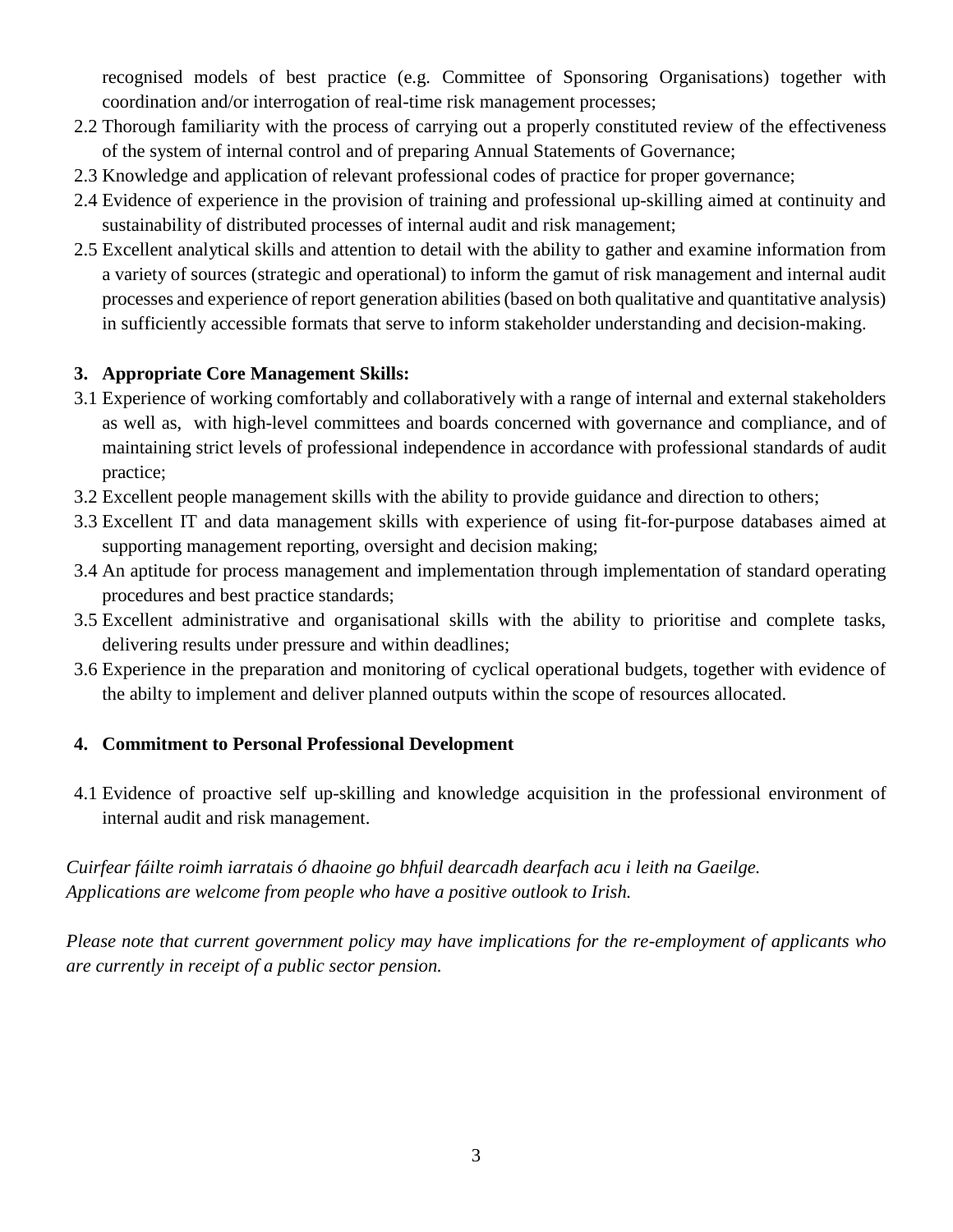# **3. JOB DESCRIPTION**

## **Reporting Relationship**

The appointee is required to carry out the duties set out below, under the general direction of the Vice President of Governance and Strategy to whom he/she reports, and to whom he/she is responsible to for the performance of these duties in the first instance.

The successful candidate will report to any such other College Officers as the President may designate from time to time. He/she will work with members of College Management, and will liaise with the Deans of Faculties, Heads of Departments, Course Leaders and other College personnel and with relevant College bodies in carrying out the duties attaching to the post.

The reporting relationship may be subject to review from time-to-time, in line with service needs and developments in the College.

## **Duties and Responsibilities**

- To support the Chair of the Governing Authority, Chair of the ARC, President, VPGS, VPAF, DoF and other officers of the College in professional interaction with the external oversight bodies, including the Office of the Comptroller & Auditor General, HEA and government departments, and Public Accounts Committee (and other committees of the Oireachtas), as well as the College's reporting / external auditors;
- To monitor and report to the VPGS on the implementation of the internal audit and risk management function's strategic and annual audit plans;
- To be the main point of contact for the internal auditors and to coordinate implementation of the internal audit programme;
- Responsibility for the day-to-day performance of the internal audit and risk management function in accordance with recognised standards and for reporting regularly on same and to follow up with management on the implementation of actions;
- To attend meetings of the Audit & Risk Committee, Governing Authority, Trustees, Executive Team, Public Accounts Committee and any other committee as required;
- Engagement with management at all levels across the College to ensure agreement with internal audit recommendations;
- To work with colleagues in the Office of the Vice President Governance & Strategy, the Finance Office and the President's Office in preparation, completion, submission and subsequent review (as relevant) of the College's Financial Statements, including Annual Governance Statement and Review of the Effectiveness of Internal Control;
- To maintain the College's Internal Control Framework and coordinate annual reviews of the effectiveness of internal control;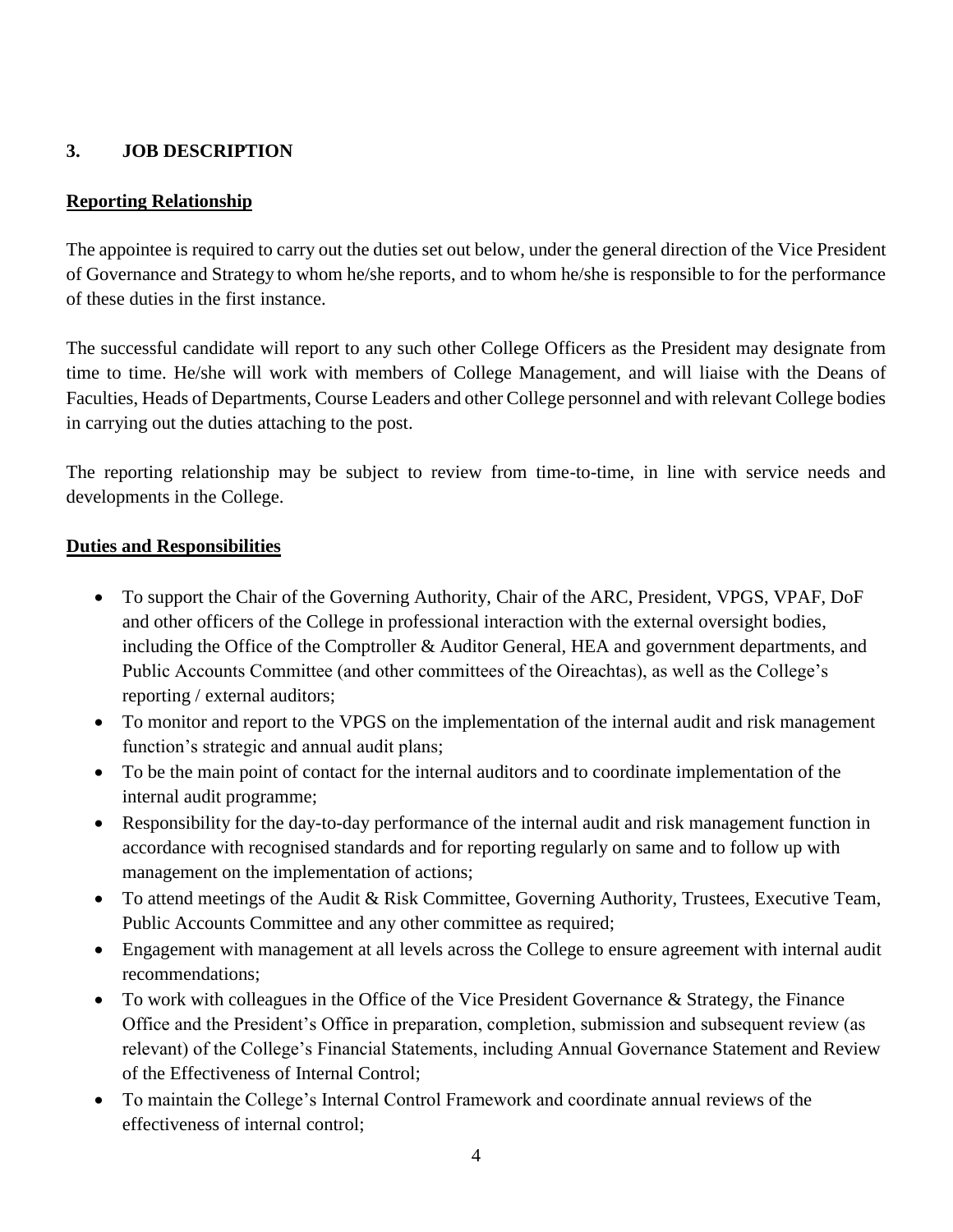- To maintain the College's Fundamental Risk Register and coordinate completion of Local Risk Registers by supporting the risk analysis process in line with College policy and best professional practice;
- To coordinate incorporation and implementation of key tools in risk management and internal control including the College's risk management mechanisms and its framework of internal controls;
- Facilitate planning and implementation of continuous risk management processes and review schedules at institutional and local function / departmental levels;
- Providing training and guidance to function / department leaders with local responsibility for risk management and internal control;
- Evaluate existing controls, offer recommendations for improvement;
- Production of reports on implementation status and management-level data analytics dashboards and facilitate production of reporting / analytics tools for function / department leaders;
- Design audit tests appropriate to the audit risks identified and evaluate results;
- Budget preparation and monitoring for the internal audit and risk management function within the Office of the VP Governance & Strategy.

The list of duties and responsibilities as detailed is not exhaustive. The performance of the entire range of duties is not necessarily confined to any one individual, as the work requires that staff function in a flexible manner, and work together as a team. The College retains the right to assign new duties and/or to re-assign staff to other areas of the College, in response to service needs.

# **4. TERMS AND CONDITIONS OF EMPLOYMENT**

#### **General**

All persons employed will sign an appropriate contract, which will contain terms and conditions of the employment. A job description is given to all applicants for employment and this will form part of the contract documentation.

# **Place of Work**

The appointee's place of work will be Mary Immaculate College, Limerick. The College reserves the right to require the appointee to work from any other location. It is a requirement of the College that the appointee must reside within a reasonable distance of the College.

#### **Exclusivity of Service and Outside Work**

The person appointed will be required to devote his/her full-time attention and abilities to their duties during their working hours in the College and to act in the best interest of the College at all times. Therefore, for as long as the successful applicant is working in the College, they may not, without the prior written consent of the Vice President Administration and Finance, be actively engaged or concerned in any way, either directly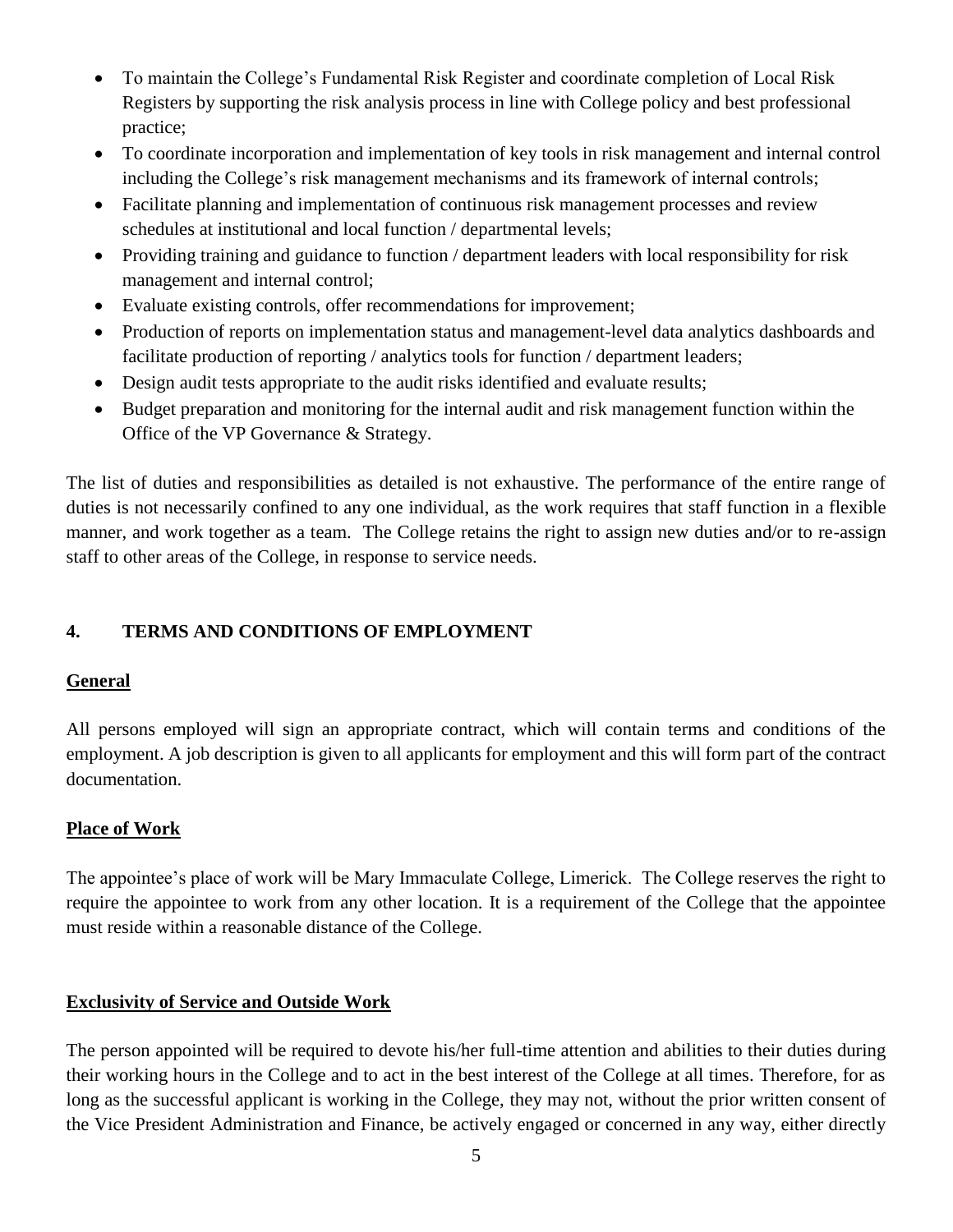or indirectly, in any other business or undertaking where this is or is likely to be in conflict with the College's interests or the performance of the duties that the person has been employed for.

The appointee will not, during their tenure of office, undertake paid outside work unless they has received the permission of the Vice President Administration and Finance (VPAF) of Mary Immaculate College to undertake such work on the terms and conditions as agreed for the particular undertaking in question. In every case, it is the duty of the appointee to seek in writing the prior permission of the VPAF. It is also the duty, in every case, of the appointee to inform the person or body for whom the work is being undertaken, that the work is being conducted in a private capacity and that the College cannot in any circumstances be responsible for such work.

#### **Probationary Period**

This appointment is subject to satisfactory completion of the standard 9 month probationary period. The probationary period may be extended at the discretion of the College but will not in any case exceed 11 months. Absences during the period of probation will extend the probationary period. Performance and conduct during the probationary period will be monitored through a process of assessment meetings. Termination of employment during the probationary period, for any reason or no reason, will be at the discretion of the College. The disciplinary procedure will not apply to a dismissal during probation where the probationary employee has been employed by MIC for less than 12 months.

#### **Hours of Attendance**

Full time hours are 37 hours per week.

The normal hours of duty are Monday to Thursday, 9am to 5.15pm and Friday 9am to 4.45pm with a 45-minute lunch break each day. However, the duties attaching to the position are such that the post holder may be required to work evenings/weekends on occasion to accommodate service needs. No overtime will be paid for additional hours worked.

The College reserves the right to adjust starting and finishing times or days of duty to meet service needs.

#### **Salary**

The salary scale for this position has been approved by the Department of Education & Skills and the Higher Education Authority in line with Government Policy on Public Sector remuneration. The rate of remuneration may be adjusted from time to time in line with Government pay policy. The appointment will be made on the salary scale at a point in line with current Government Pay Policy. New entrants to the Civil or Public Sector, as defined in Circular 18/2010, will commence on the first point of the salary scale.

This post is at Senior Executive Officer (SEO) grade. With effect from 1st February 2022, the annual salary scale for Senior Executive Officer (Grossed up) is: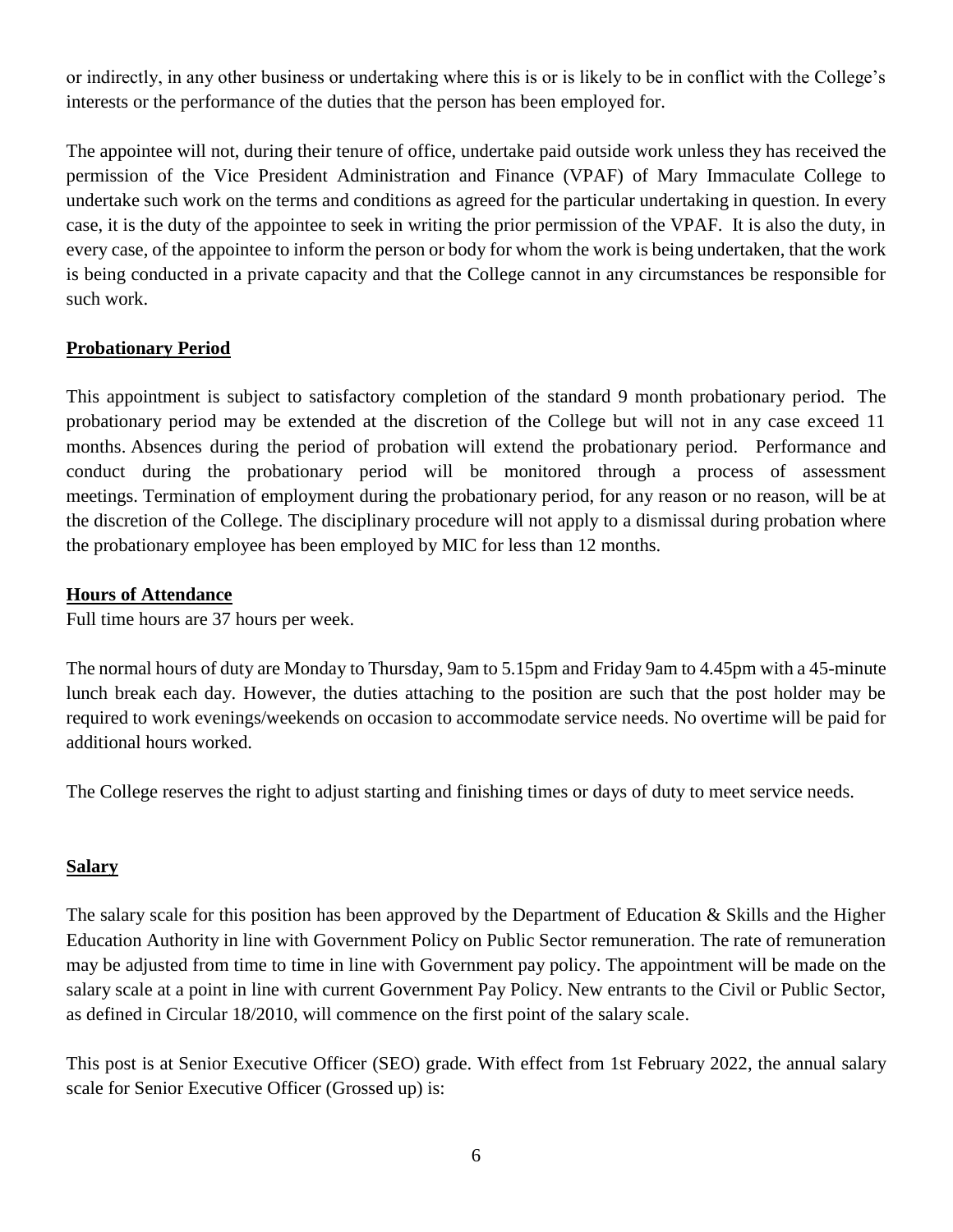€51,853, €53,121, €54,603, €56,089, €57,578, €58,908, €60,263, €61,581, €62,893, LSI 1 €65,147, LSI 2 €67,410

Salary will be paid on a monthly basis on the 25th of each month, or the previous Friday if  $25<sup>th</sup>$  falls on a weekend, using the Paypath facility. Payment of salaries and wages are subject to statutory deductions, i.e. Income Tax (PAYE), Superannuation Contributions, Pay Related Social Insurance (PRSI) and Universal Social Charge (USC).

#### **Superannuation**

New entrants appointed will be required to participate in the Single Public Service Pension Scheme and pay Superannuation contributions at the appropriate rates in accordance with the provisions of the Public Service Pensions (Single Scheme and Other Provisions) Act, 2012. Details of this scheme can be obtained from the College's website.

All other eligible appointees are automatically included in the Colleges' of Education Pension Scheme on taking up appointment. In compliance with the Colleges of Education Pension Scheme, deductions amounting to 6.5% are made from salary. Details of the regulations concerning the Colleges' of Education Pension Scheme may be obtained from the College's Human Resources Office.

The appointee will be required to pay Additional Superannuation Contribution (ASC) under the provisions of the Public Service and Pensions Act 2017.

Appointees who commenced employment in the public service between 1st April 2004 and 31st December 2012 and have not had a break in employment of greater than 6 months will have no mandatory retirement age. All other appointees will have a mandatory retirement age of 70.

Staff who are not eligible for membership of the Colleges' of Education Pension Scheme or the Single Public Service Pension Scheme may avail of a PRSA (Personal Retirement Savings Account). A designated PRSA provider has been nominated by the College and staff who are not eligible for membership of the aforementioned schemes should contact the Finance Office for further information on PRSA.

#### **Annual Leave**

The annual leave entitlement for this grade is 29 working days per leave year.

Annual leave should be taken when students are off campus and the taking of leave must have the prior approval of the relevant Line Manager.

Public Holidays are granted in accordance with the provisions of the Organisation of Working Time Act, 1997.

#### **Sick Leave**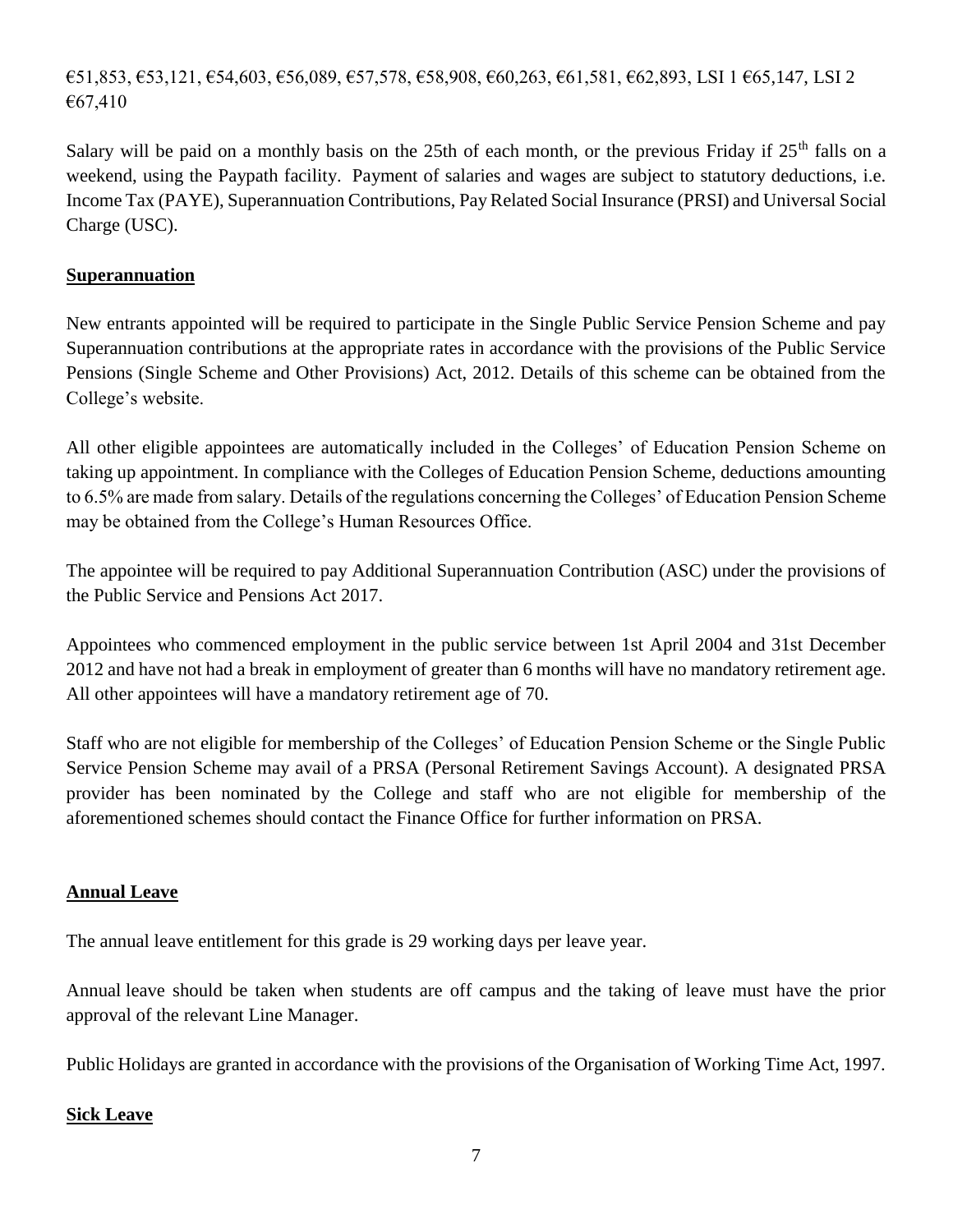There is a discretionary sick pay scheme, details of which are available from the Human Resources Office. Employees who have a minimum 3 months continuous employment with the College may be granted sick pay subject to the terms of the Public Service Sick Leave Scheme. Sick pay is contingent on full cooperation and compliance with the Colleges absence management procedures.

### **Confidentiality**

In the course of working in Mary Immaculate College, the person appointed may have access to or hear information concerning staff and/or students and/or the functioning and the business of the College. Such information acquired in the course of employment with the College, including any aspect of the College's responsibilities or operations, is considered to be confidential information. On no account must information concerning students, staff or other College business be divulged or discussed except in the performance of normal duties and, unless authorised to do so, this information shall not be communicated to a third party. In addition, records must never be left in a manner that unauthorised persons can obtain access to them and must be kept in safe custody when no longer required.

## **Health & Safety**

Mary Immaculate College attaches the highest regard to the safety, health and welfare of its employees. It is the duty of each employee to take reasonable care to protect the health and safety of themselves and of other people in the workplace. Each employee must comply with all health and safety policies and procedures in operation in Mary Immaculate College and familiarise him/herself with the Safety Statement.

Employees are obliged to wear any PPE (Personal Protective Equipment) that they may be provided with and no person shall intentionally or recklessly interfere with or misuse any appliance, protective clothing or other equipment provided in the workplace for health and safety purposes. Employees are statutorily/legally obliged to ensure that any accidents/incidents which may occur are reported promptly to the Health and Safety Officer on the MIC Accident/Incident Report Form.

#### **College Policies, Rules and Regulations**

The College is a Public Sector employer and is bound by National Agreements. It is also bound by regulations, circulars and directives issued on behalf of Government by the Department of Finance, the Department of Education & Skills and the Higher Education Authority.

Employees are at all times subject to the provisions of the Code of Conduct for Staff, College policies, rules and regulations. These policies include but are not confined to Disciplinary & Grievance Policies, Dignity at Work, Examination Rules & Regulations, Policy on Responsible Computing and Use of Information Technology Facilities. All policies are outlined on the College's Staff Portal for College employees. All employees are required to familiarise themselves with the contents of Policies and Procedures, on the College's Staff Portal.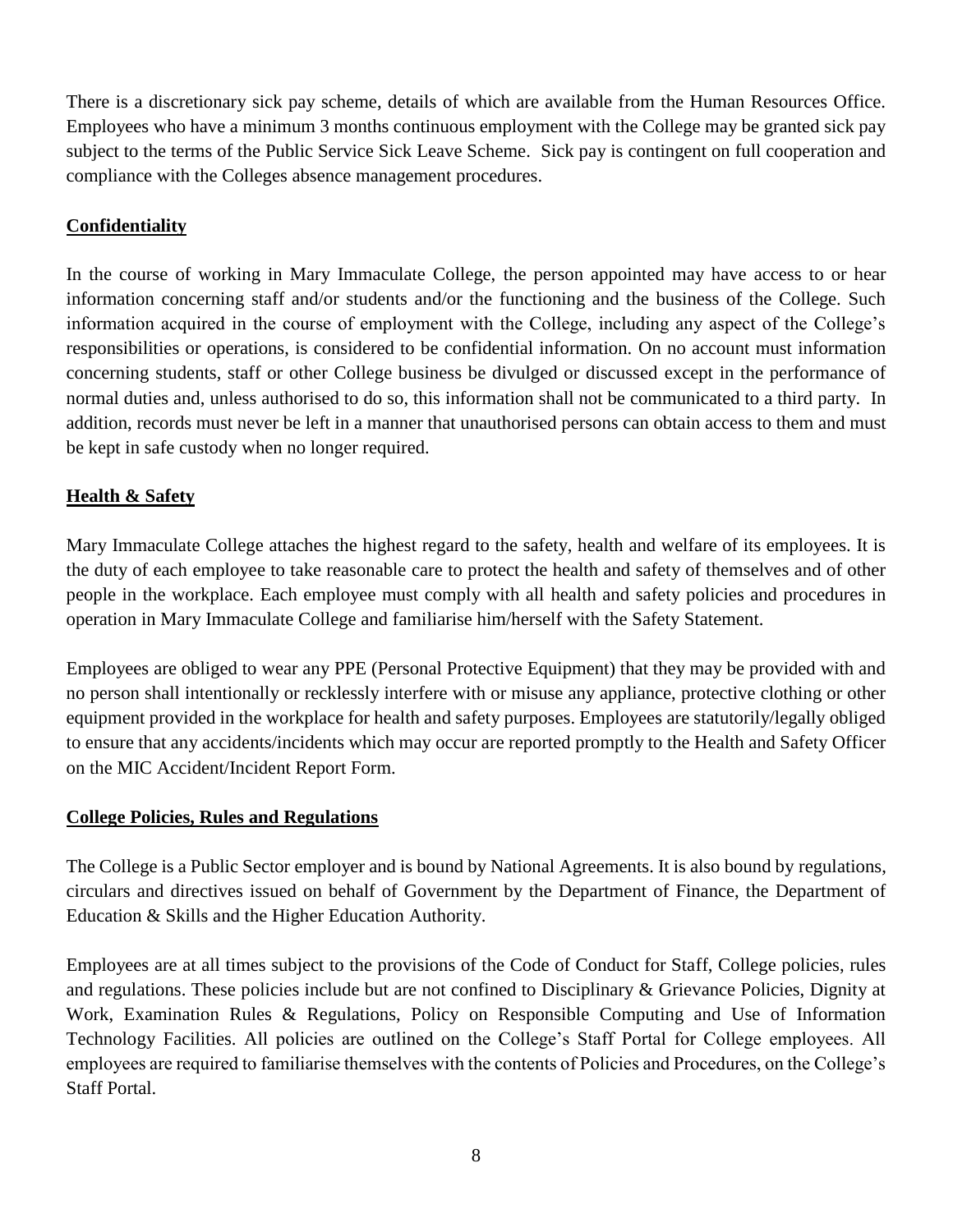### **Termination of Employment**

At least two calendar months written notice is required to resign this post.

On the termination of employment but before departing from the College, staff members are required to return to the College all books, reports, memoranda, correspondence, papers, records, reports, files including data held on electronic files, computer disks, electronically recorded discs, and any other documentation, and all other property, including office keys, belonging to the College or relating to its business or affairs which are in the possession of a staff member or under his/her control when the employment is terminated.

# **5. APPLICATION AND SELECTION PROCESS**

#### **Method of Selection for Recommendation**

#### *Shortlisting*

An expert group will convene to conduct shortlisting of applicants, measured against pre-determined criteria.

The criteria that will be used to shortlist candidates for this appointment are as detailed under 1.1-4.1 (inclusive), above. At interview stage, shortlisted candidates will have an opportunity to provide additional levels of detail against these criteria, in accordance with questions posed by the Interview Board.

Normally the number of applications received for a position exceeds that required to fill the position. While a candidate may meet the eligibility requirements of the competition, if the numbers applying for the position are such that it would not be practical to interview everyone, the College may decide that a limited number will be called to interview. This is not to suggest that other candidates are necessarily unsuitable to undertake the job, rather that there are some candidates, based on their application, appear to be better qualified and/or have more relevant experience. It is incumbent, therefore upon the applicant, to ensure that all relevant information is included in their application and that they clearly identify how they meet the specified candidate criteria.

The selection process may include an aptitude assessment of one or more of the essential competencies for the post.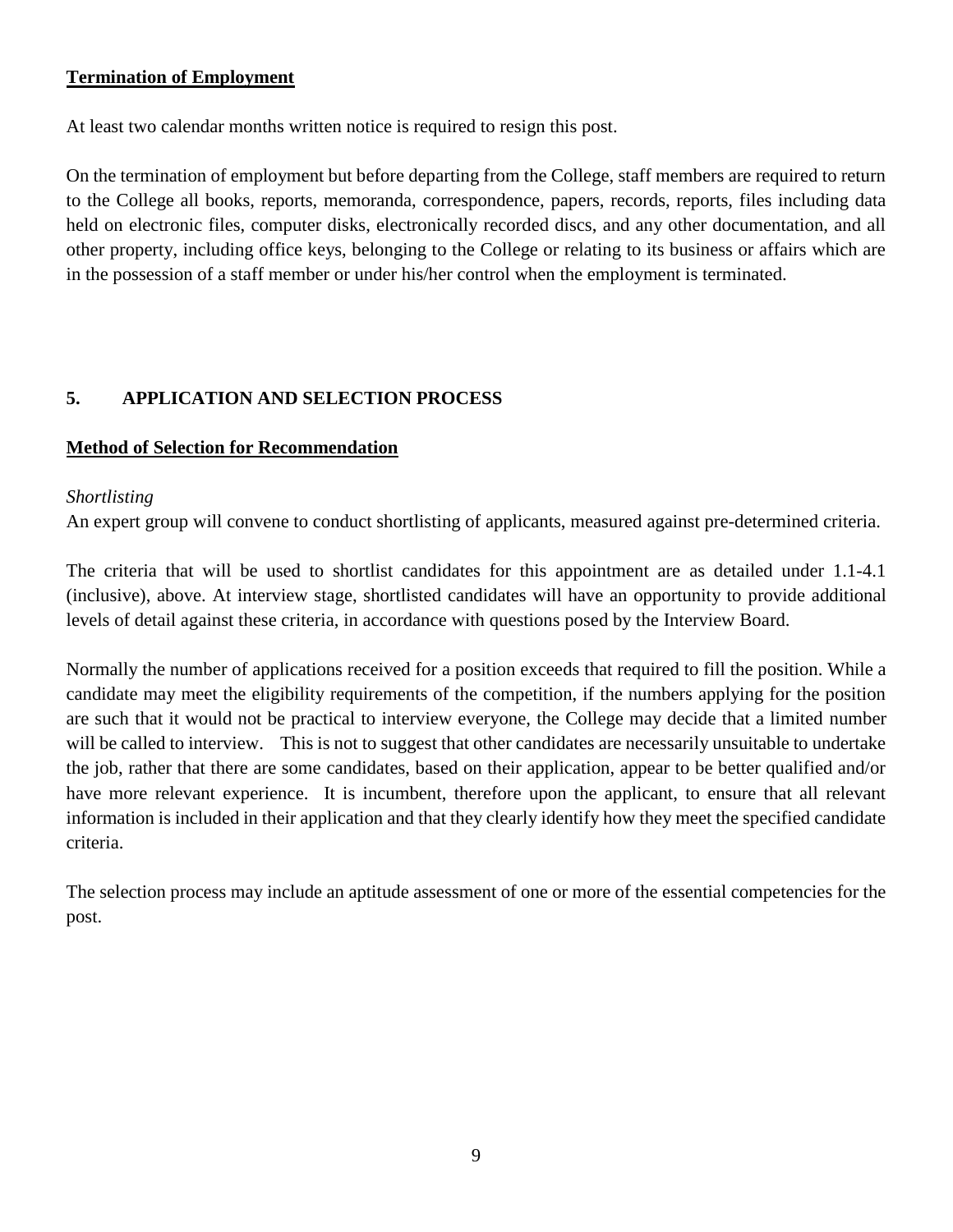#### *Interview*

The College may require candidates for interview to prepare and deliver a short presentation on a topic relevant to the requirements for this post. Candidates who are deemed to have met the criteria for shortlisting will be informed of the details of such a presentation, if required, in advance of interviews.

A recommendation for appointment will be made by an Interview Board. The appointment will be based on this recommendation, except where considerations of health or an unsuitable record in previous employment warrants a departure. A panel will be formed from which permanent and temporary appointments to the position of **Coordinator or Risk Management & Internal Audit – Senior Executive Officer** may be filled during the life of the panel (12 months).

Candidates must produce satisfactory documentary evidence of all training and experience claimed by them, if required.

#### **Medical Examination**

For the purpose of satisfying requirements as to health, successful candidates, before being appointed, may be required to participate in pre-employment health screening.

#### **Garda Vetting**

All successful applicants may be required to participate in Garda vetting. Specific instruction on this process will be given at the appropriate time. Applicants who do not comply with the College's requirements in this regard will be excluded from consideration for appointment. Applicants who have resided outside Ireland for a cumulative period of 36 months or more over the age of 18 years must furnish a Foreign Police Clearance (FPC) from the country or countries of residence. Please note that any costs incurred in this process will be borne by the applicant

#### **Making of Applications**

Applications must be submitted in typed format. Handwritten applications will not be accepted. Incomplete applications, will not be accepted. The Human Resources Office will acknowledge receipt of your application by sending an email to the email address provided. Please be sure to check Spam and Junk folders as it may be redirected here by your account preferences. If you do not receive an acknowledgement of your application form within 2 working days please contact recruitment@mic.ul.ie.

Application forms for this post may be accessed on the Mary Immaculate College website [www.mic.ul.ie/about-mic/vacancies.](http://www.mic.ul.ie/about-mic/vacancies)

Please fully complete the application form and send it to  $\frac{\text{recruitment@mic.ul.ie}}{\text{enc.ul.ie}}$  $\frac{\text{recruitment@mic.ul.ie}}{\text{enc.ul.ie}}$  $\frac{\text{recruitment@mic.ul.ie}}{\text{enc.ul.ie}}$  with the subject title – **Coordinator of Risk Management & Internal Audit – Senior Executive Officer -** no later than: